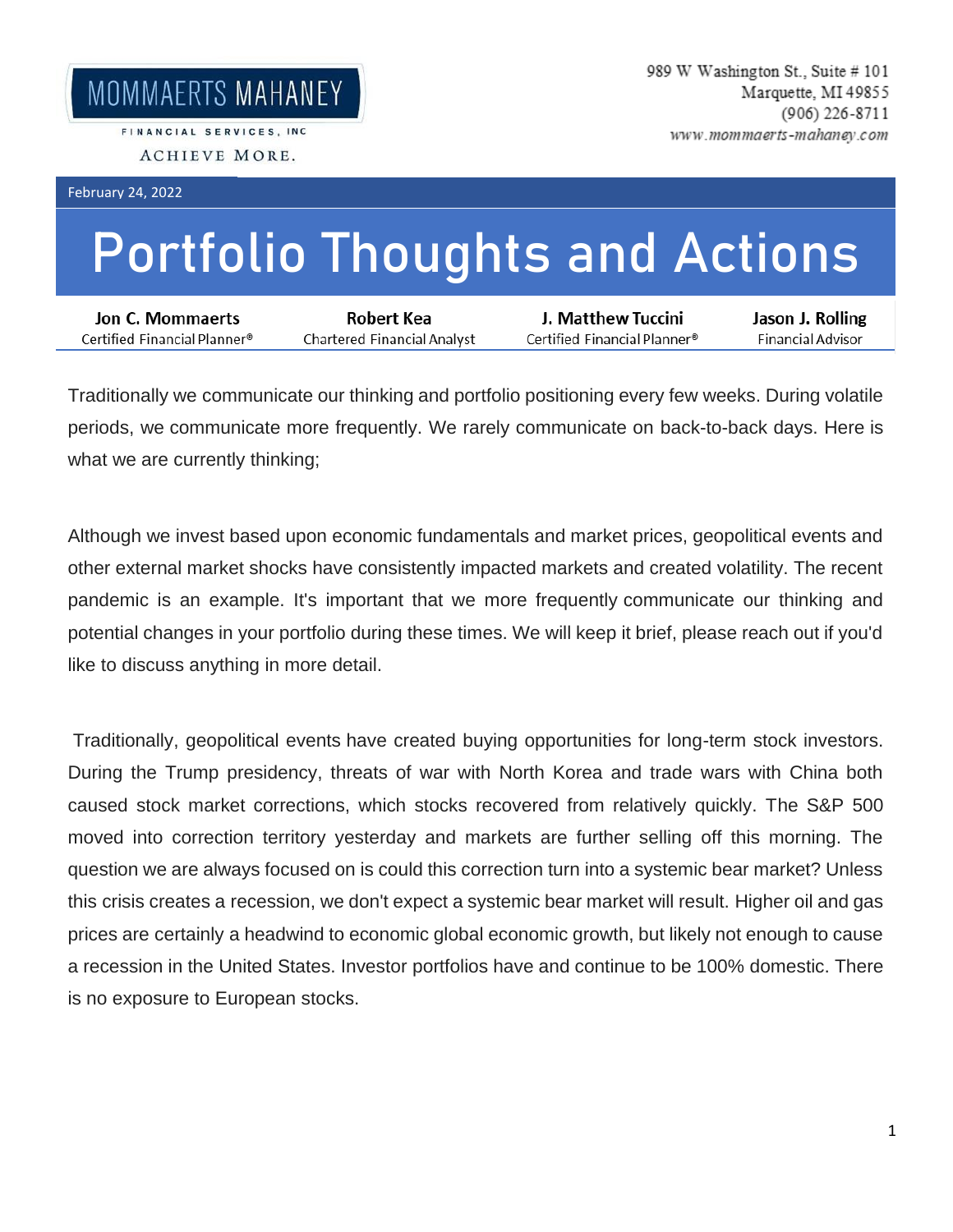Although we are tempted, we are holding off on adding equity exposure at this time. The more likely immediate move will be to lower duration by shifting bond exposure into cash. Government bonds have rallied considerably due to geopolitical risk and the yield on the 10-Year Bond is now back at 1.85%. Bonds have performed their duty of cushioning portfolios during this sell-off and this is an attractive exit point.

When to add equity exposure is always part art and part science. Q4 GDP came out this morning and was at 7%. Forward revenues, forward earnings, and forward profit margin of the S&P 500 all at record highs last week. Q4 earnings once again beat earnings expectations, up 27% YOY vs 20% consensus expectations.

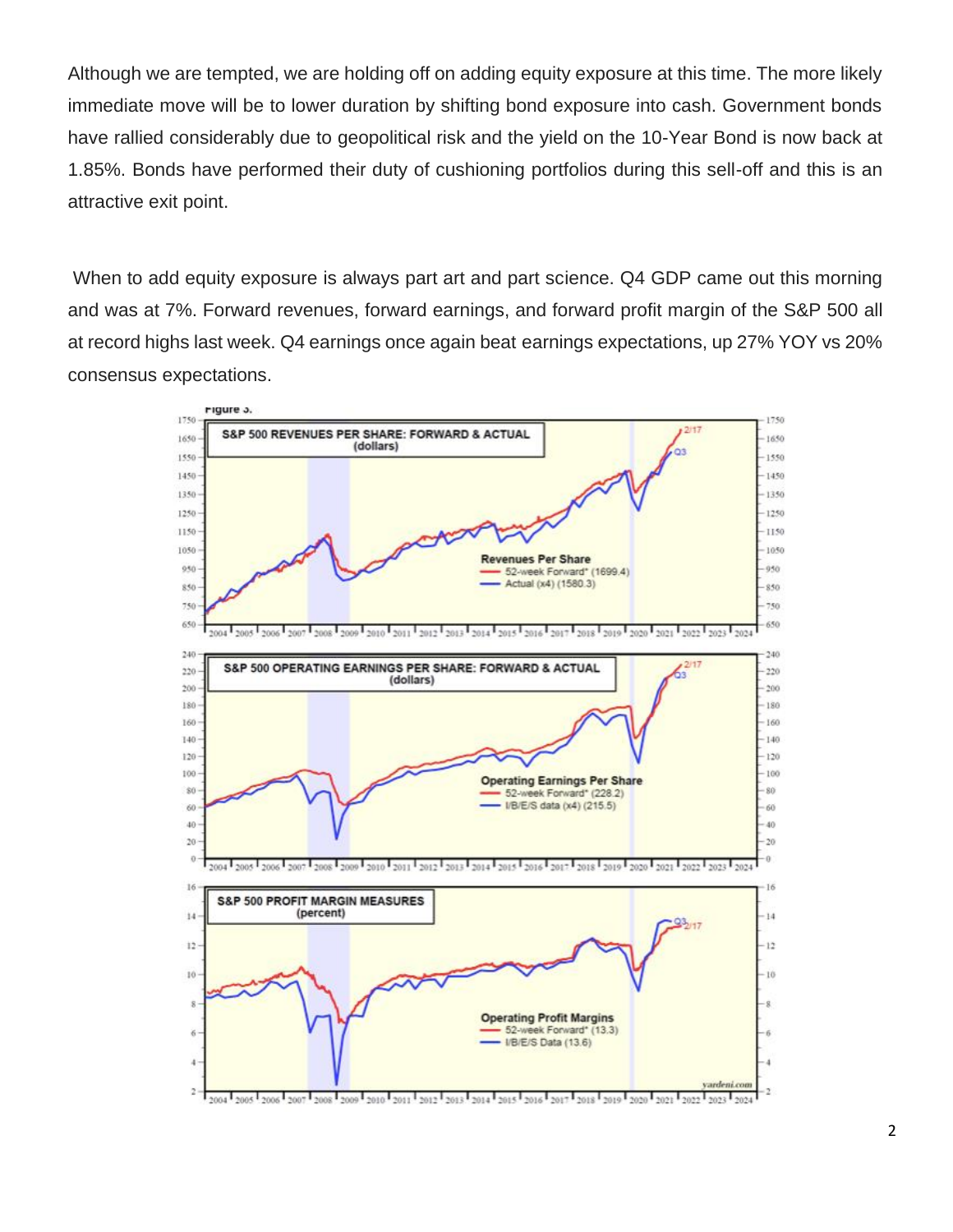We also wouldn't be surprised to see the Fed back off its promise of a 50 basis point hike during their March meeting. The bottom line is we expect the economy to survive this crisis. As far as an entry point for when we would overweight stocks, one data point we look at is the Investors Intelligence Bull/Bear Ratio. It is a contrarian sentiment signal that has been an excellent indicator of buying opportunities for stocks. When this ratio drops below 1, which we are currently just above, investors have done well to enter the market at that time.